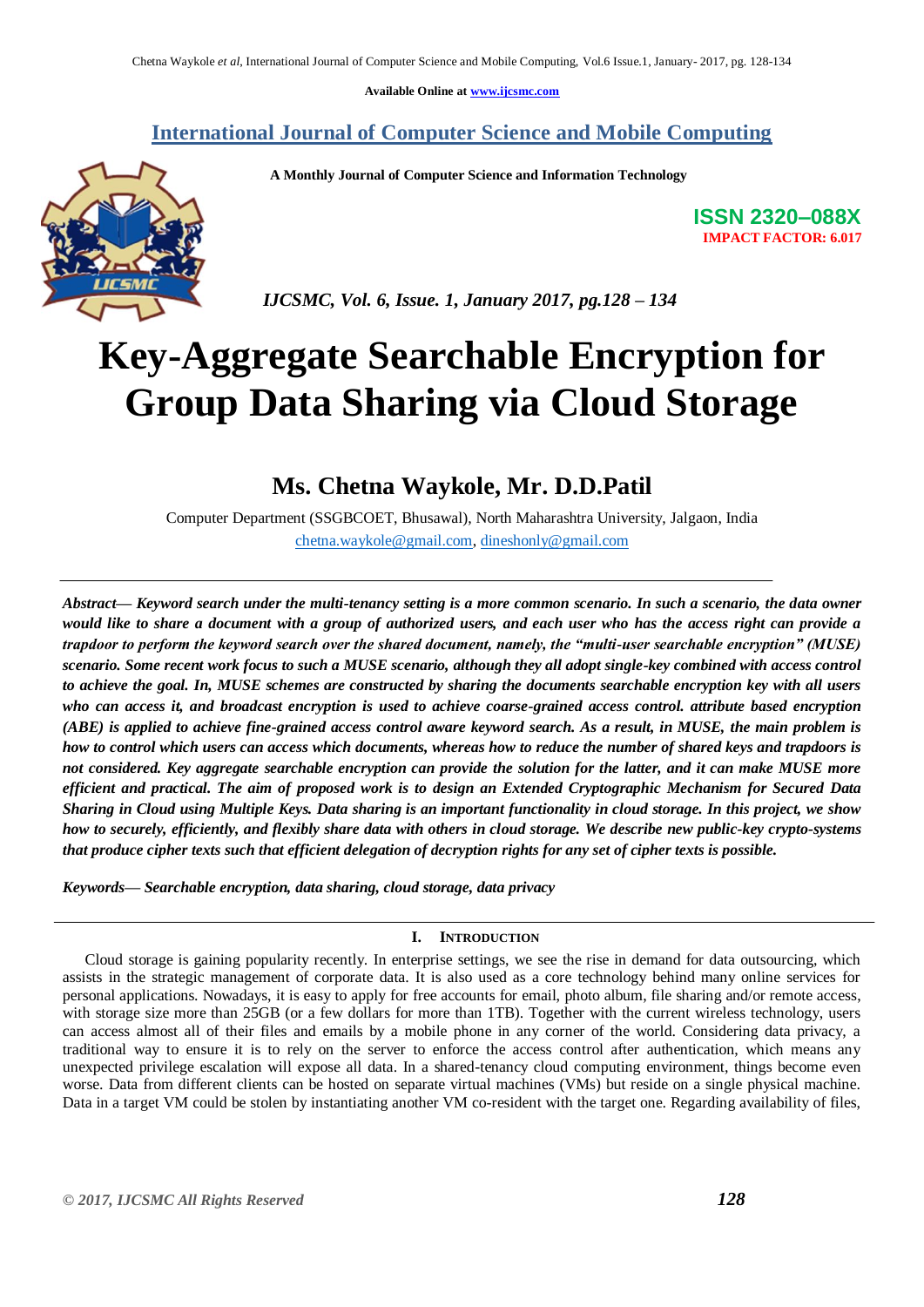there are a series of cryptographic schemes which go as far as allowing a third-party auditor to check the availability of files on behalf of the data owner without leaking anything about the data, or without compromising the data owners anonymity. Likewise, cloud users probably will not hold the strong belief that the cloud server is doing a good job in terms of confidentiality. A cryptographic solution, with proven security re-lied on number-theoretic assumptions is more desirable, whenever the user is not perfectly happy with trusting the security of the VM or the honesty of the technical staff. These users are motivated to encrypt their data with their own keys before uploading them to the server. Data sharing is an important functionality in cloud storage. For example, bloggers can let their friends view a subset of their private pictures; an enterprise may grant her employees access to a portion of sensitive data. The challenging problem is how to effectively share encrypted data. Of course users can download the encrypted data from the storage, decrypt them, then send them to others for sharing, but it loses the value of cloud storage. Users should be able to delegate the access rights of the sharing data to others so that they can access these data from the server.

There is a rich literature on searchable encryption, including SSE schemes and PKES schemes. In contrast to those existing work, in the context of cloud storage, keyword search under the multi-tenancy setting is a more common scenario. In such a scenario, the data owner would like to share a document with a group of authorized users, and each user who has the access right can provide a trapdoor to perform the keyword search over the shared document, namely, the "multi-user searchable encryption" (MUSE) scenario. Some recent work focus to such a MUSE scenario, although they all adopt single-key combined with access control to achieve the goal. In, MUSE schemes are constructed by sharing the documents searchable encryption key with all users who can access it, and broadcast encryption is used to achieve coarse-grained access control. attribute based encryption (ABE) is applied to achieve fine-grained access control aware keyword search. As a result, in MUSE, the main problem is how to control which users can access which documents, whereas how to reduce the number of shared keys and trapdoors is not considered. Key aggregate searchable encryption can provide the solution for the latter, and it can make MUSE more efficient and practical.

#### **II. LITERATURE SURVEY**

#### *A. Identity Bases Encryption (IBE):*

IBE is a type of a public-key encryption. Identity string is set for encryption which is nothing but users public key. In IBE, master secret keys are generated by the private key generator and here the secret key is provided based on users identity. Sender wants to share files. So sender will encrypt the files by making use of user identity and public parameter and sends the files. Receiver will decrypt these files by making use of his secret key. But out of key-aggregation and IBE, only one assumes random oracles. Key aggregation is inhibited as keys to be aggregated will come from various identity. The disadvantages of this system is ciphertext size is non-constant and cost of storing ciphertext and transmitting it expensive.

#### *B. Symmetric Key Encryption:*

Benaloh proposed an encryption scheme, where a huge number of keys can be sent rapidly in a broadcast scenario. The key origin is as follows. Initially choose two prime numbers p and q for a composite module. At random, master secret key will be chosen. Dissimilar prime numbers will be allied with each class. A public system parameter is considered for which all the prime numbers will be put. The outcome of this is a constant size key. This method is designed for symmetric-key setting. So here the sender should encrypt files with corresponding secret keys which will not be feasible. The disadvantages of this system are both encryption and decryption is done by same key and encryptor should get corresponding key to encrypt files.

#### *C. Attribute Based Encryption (ABE):*

In Attribute Based Encryption method an attribute will be linked with cipher text. From master secret key, the secret key will be derived. This secret key is used to decrypt the files merely if all its connected attributes go after the rules. Before Attribute Based Encryption method was introduced, the user who wanted secret key must go to third party and proving he is real by providing his identity and then he was capable to decrypt the file. Later in ABE scheme the secret key of user was not allowed to a single centre. Instead it was authorized by independent authorities. But still this scheme has drawback i.e. no solidity on secret key. Here in this scheme there is linear increase in key size, with the increase in attributes. Disadvantages are (a) Decryption key size is non-constant. (b) Requires more space to store keys. (c) Decryption key size increases linearly. (d) Managing keys is expensive.

#### *D. Attribute-Based Encryption for Fine-Grained Access Control of Encrypted Data:*

 Attribute-based encryption (ABE)allows each ciphertext to be associated with an attribute, and the master-secret key holder can extract a secret key for a policy of these attributes so that a ciphertext can be decrypted by this key if its associated attribute conforms to the policy. For example, with the secret key for the policy (2v3v6v8), one can decrypt ciphertext tagged with class 2, 3, 6, or 8. However, the major concern in ABE is collusion resistance but not the compactness of secret keys. Indeed, the size of the key often increases linearly with the number of attributes it encompasses, or the ciphertext-size is not constant.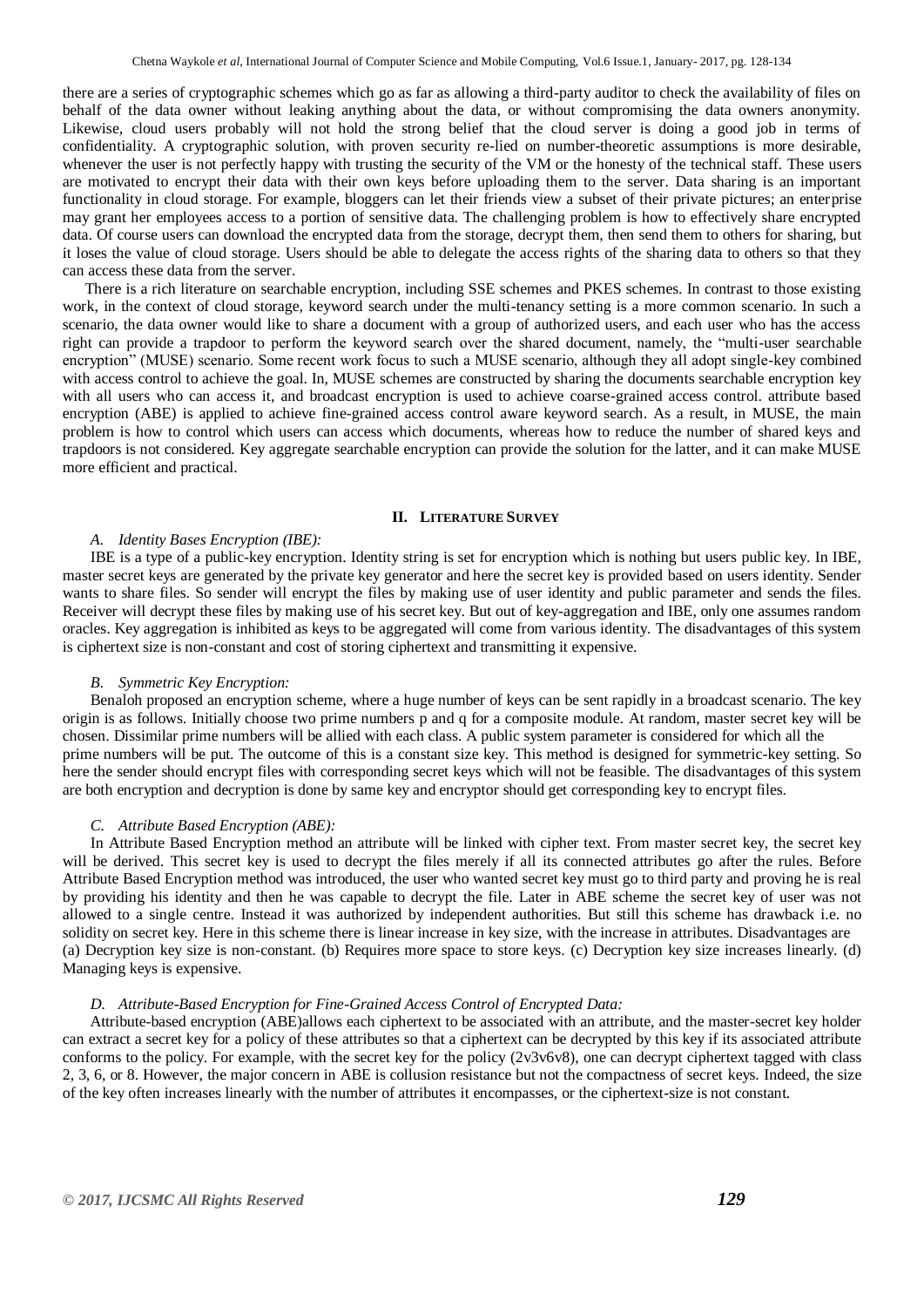#### *E. Chosen-Ciphertext Secure Proxy Re-Encryption*:

To delegate the decryption power of some ciphertexts without sending the secret key to the delegatee, a useful primitive is proxy re-encryption (PRE). A PRE scheme allows sender to delegate to the server(proxy) the ability to convert the ciphertexts encrypted under her public-key into ones for receiver. PRE is well known to have numerous applications

including cryptographic file system. Nevertheless, sender has to trust the proxy that it only converts ciphertexts according to her instruction ,which is what we want to avoid at the first place. Even worse, if the proxy colludes with receiver, some form of senders secret key can be recovered which can decrypt senders(convertible) ciphertexts without receivers further help. That also means that the transformation key of proxy should be well protected. Using PRE just moves the secure key storage requirement from the delegatee to the proxy. It is, thus, undesirable to let the proxy reside in the storage server. That will also be inconvenient since every decryption requires separate interaction with the proxy. Using PRE just moves the secure key storage requirement from the delegatee to the proxy. It is thus, undesirable to let the proxy reside in the storage server. That will also be inconvenient since every decryption requires separate interaction with the proxy.

#### *F. Dynamic and Efficient Key Management for Access Hierarchies:*

We start by discussing the most relevant study in the literature of cryptography/security. Cryptographic key assignment schemes aim to minimize the expensive storing and managing secret keys for general cryptographic use. Utilizing a tree structure, a key Using KAC for data sharing in cloud storage. We call this as master-secret key to avoid confusion with the delegated key we will explain later. For simplicity, we omit the inclusion of a decryption algorithm for the original data owner using the mastersecret key. In our specific constructions, we will show how the know ledge of the master-secret key allows a faster decryption than using Extract followed by Decrypt. For a given branch can be used to derive the keys of its. Just, granting the parent key implicitly grants all the keys of its descendant nodes. proposed a method to generate a tree hierarchy of symmetric-keys by using repeated evaluations of pseudo random function/block-cipher on a fixed secret. The concept can be generalized from a tree to a graph. More advanced cryptographic key assignment schemes support access policy that can be modelled by an acyclic graph or a cyclic graph. Most of these schemes produce keys for symmetric-key cryptosystems, even though the key derivations may require modular arithmetic as used in public-key cryptosystems, which are generally more expensive than symmetric-key operations such as pseudorandom function. We take the tree structure as an example. Alice can first classify the ciphertext classes according to their subjects like Each node in the tree represents a secret key, while the leaf nodes represents the keys for individual ciphertext classes. Filled circles repre-sent the keys for the classes to be delegated and circles circumvented by dotted lines represent the keys to be granted. Note that every key of the non leaf node can derive the keys of its descendant nodes. if Alice wants to share all the files in the personal category, she only needs to grant the key for the node personal, which automatically grants the delegatee the keys of all the descendant nodes (photo, music). This is the ideal case, where most classes to be shared belong to the same branch and thus a parent key of them is sufficient.

#### *G. Fuzzy Identity-Based Encryption. Theory and Applications of Cryptographic Techniques:*

 IBE is a type of public-key encryption in which the public-key of a user can be set as an identity-string of the user (e.g., an email address). There is a trusted party called private key generator in IBE which holds a master-secret key and issues a secret key to each user with respect to the user identity. The encryptor can take the public parameter and a user identity to encrypt a message. The recipient can decrypt this ciphertext by his secret key. Guest tried to build IBE with key aggregation. One of their schemes assumes random oracles but another does not. In their schemes, key aggregation is constrained in the sense that all keys to be aggregated must come from different identity divisions. While there are an exponential number of identities and thus secret keys, only a polynomial number of them can b e aggregated. Most importantly, their key aggregation comes at the expense of On sizes for both ciphertext and the public parameter, where is the number of secret keys which can be aggregated into a constant size one. This greatly increases the costs of storing and transmitting ciphertext, which is impractical in many situations such as shared cloud storage. As we mentioned, our schemes feature constant ciphertext size, and their security holds in the standard model. In fuzzy IBE, one single compact secret key can decrypt ciphertext encrypted under many identities which are close in a certain metric space.

There exist several expressive ABE schemes where the decryption algorithm only requires a constant number of pairing computations. Recently, Green et al. Proposed a remedy to this problem by introducing the notion of ABE with outsourced decryption, which largely eliminates the decryption overhead for users. Based on the existing ABE schemes Green et al. Also presented concrete ABE scheme with outsourced decryption. In this existing system, a user provides an untrusted server, say a proxy operated by a cloud service provider with a transformation key TK that allows the latter to transfer any ABE cipher text CT satisfied by that users attributes or access policies into a simple cipher text CT and it only incurs a small overhead for the user to recover the plain text from transformed cipher text CT. The security property of the ABE scheme with

outsourced decryption guarantees that an adversary ( including the malicious server) be not able to learn anything about the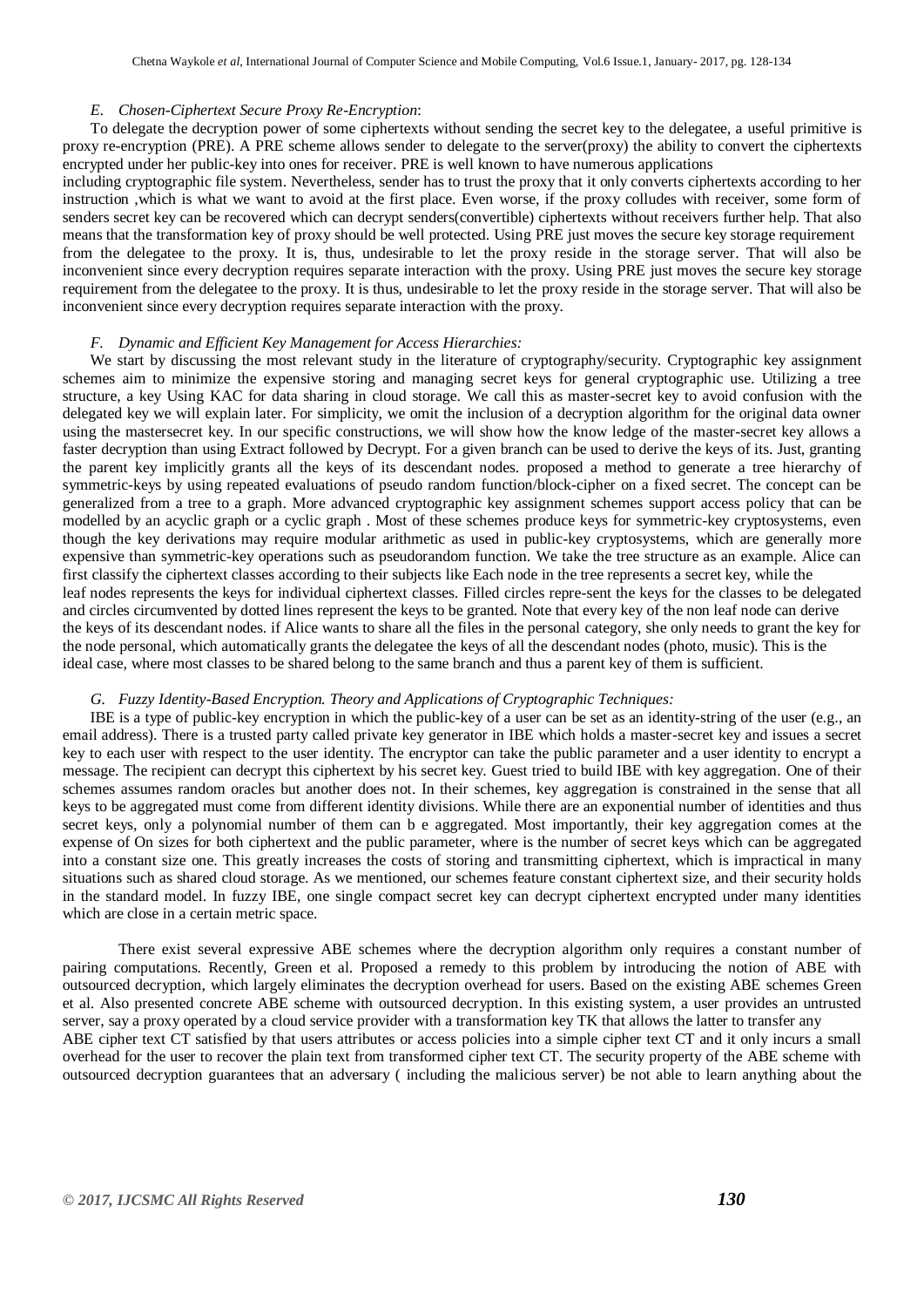encrypted message; however, the scheme provides no guarantee on the correctness of the transformation done by the cloud server. In the cloud computing setting, cloud service providers may have strong financial incentives to return incorrect answers, if such answers requires less work and are unlikely detected by users.

Drawbacks of Existing System are Symmetric Key Encryption, Key-Policy Attribute based Encryption, Relation between class required, Single cloud is merged, No guarantee on staff.

#### **III.PROPOSED APPROACH**

The proposed system is designed with an e client public-key encryption. In this any number of subset of the ciphertext can be decrypted by the decryption key. The problem is solved by the introduction of key aggregate cryptosystem. In key aggregate cryptosystem user will encrypt message not merely in a public key but also beneath an identifier. These ciphertexts are more characterized into classes. The owner will have the master secret key. The secret keys are extracted from the master secret key, these secrets keys are used to encrypt the les. The extracted key can be aggregate key which is as compact as a single key. By this solution, sender shares the single aggregate key by means of a safe channel say email. The receiver downloads the encrypted les from senders drop box and then decrypts those les with single aggregate key. This scenario is shown in Figure below:

KAC in meant for the data sharing. The data owner can share the data in desired amount with confidentiality. KCA is easy and secure way to transfer the delegation authority. For sharing selected data on the server Alice first performs the Setup. Later the public/master key pair (pk, mk) is generated by executing the KeyGen. The msk master key is kept secret and the public



Fig.1 System Architecture

key pk and param are made public. Anyone can encrypt the data m and this data is uploaded on server. With the decrypting authority the other users can access those data. If Alice is wants to share a set S of her data with a friend Bob then she can perform the aggregate key KS for Bob by executing Extract (mk, S). As kS is a constant size key and the key can be shared through secure e-mail. When the aggregate key has got Bob can download the data and access it.

#### *A. Algorithm:*

- 1. Setup (1, n) The data owner establishes public system parameter via Setup. On input of a security level parameter 1 and number of cipher text classs n, it outputs the public system parameter param
- 2. KeyGen It is for generation of public or master key secret pair.
- 3. Encrypt (pk, i, m) It is executed by data owner and for message m and index i, it computes the cipher text as C.
- 4. Extract (msk, S) It is executed by data owner for delegating the decrypting power for a certain set of ciphertext classes and it outputs the aggregate key for set S denoted by Ks.
- 5. Decrypt (Ks,S,i,C)) When an appointee receives aggregate key Ks as exhibited by the previous step, it can execute Decrypt. The decrypted original message m is displayed on entering Ks, S, i, and C, if and only if I belongs to the set S
- *B. Aggregate Key Generation Algorithm*
- 1. First Setup Data
- 2. All the key like k1,k2 ,k3 are in string format then it will converted into bytes using Byte Encoder.
- 3. Then every string converted in string to number like, K1=12356, K2=56423, K3=35641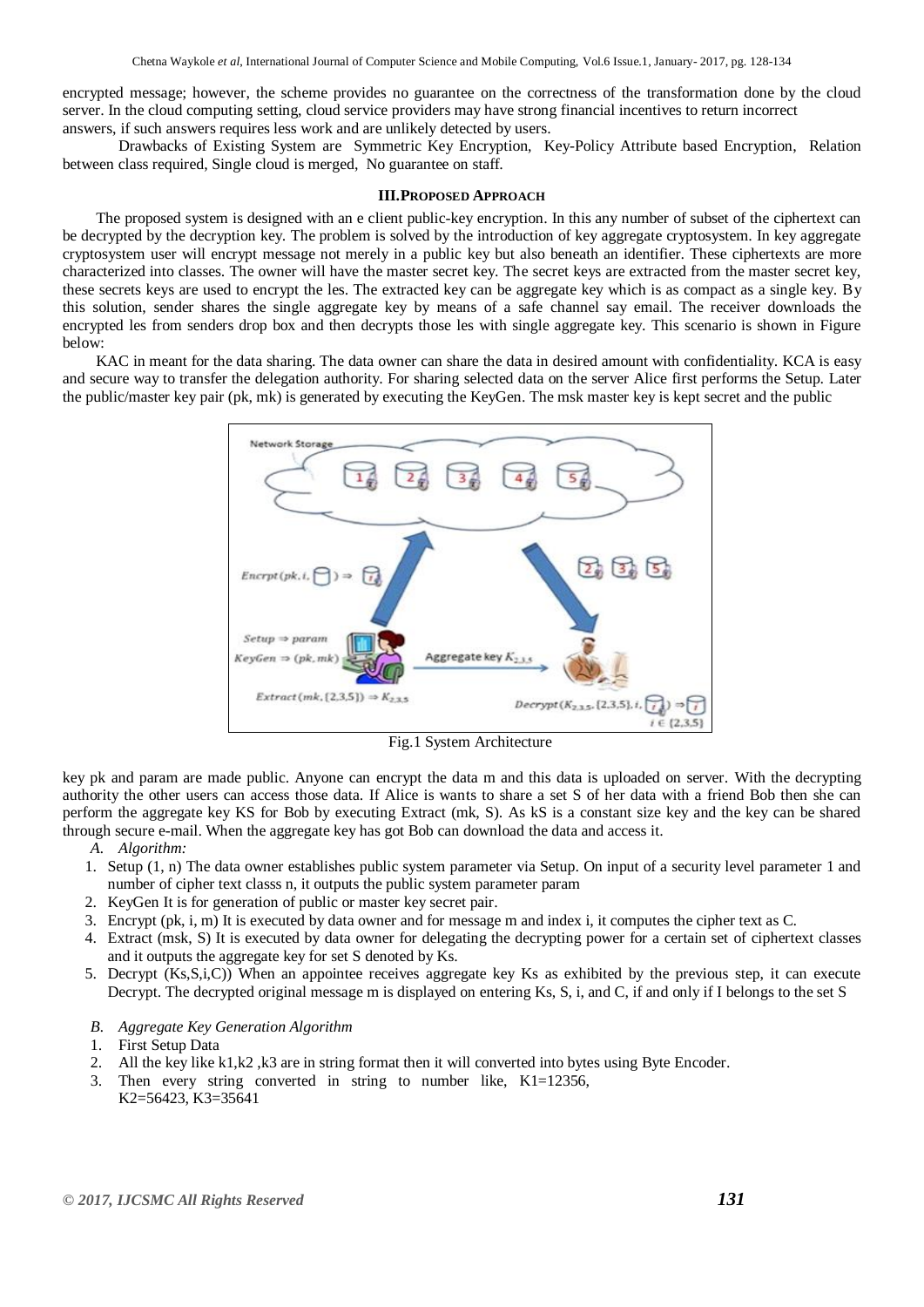- 4. All set key combine then it can give separator for that different key like,12356 0 56423 0 35641 here no value consider as separator.
- 5. secrete key i.e, S.
- 6. key convolution : we are use the quadratic equation,  $f(x)=(n1x + n2x + S)/n1=94, n2/66$  here the x is consider as 2 or any number.
- 7. Then it calculation getting the number like 254631 then that no again converted in String.
- 8. Display String format of key.

#### *C. Implementation Details:*

#### AES Encryption Algorithm:

- After Files will be uploaded by a registered user will encrypted by using Improved AES Encryption technique then file will be stored on cloud.
- First we process file using base64 encoder to convert it in byte array.
- Then this byte array will be encrypted using AES technique.



Fig. 2 AES Encryption Algorithm

#### **IV. RESULTS**



Fig. 3 User Registration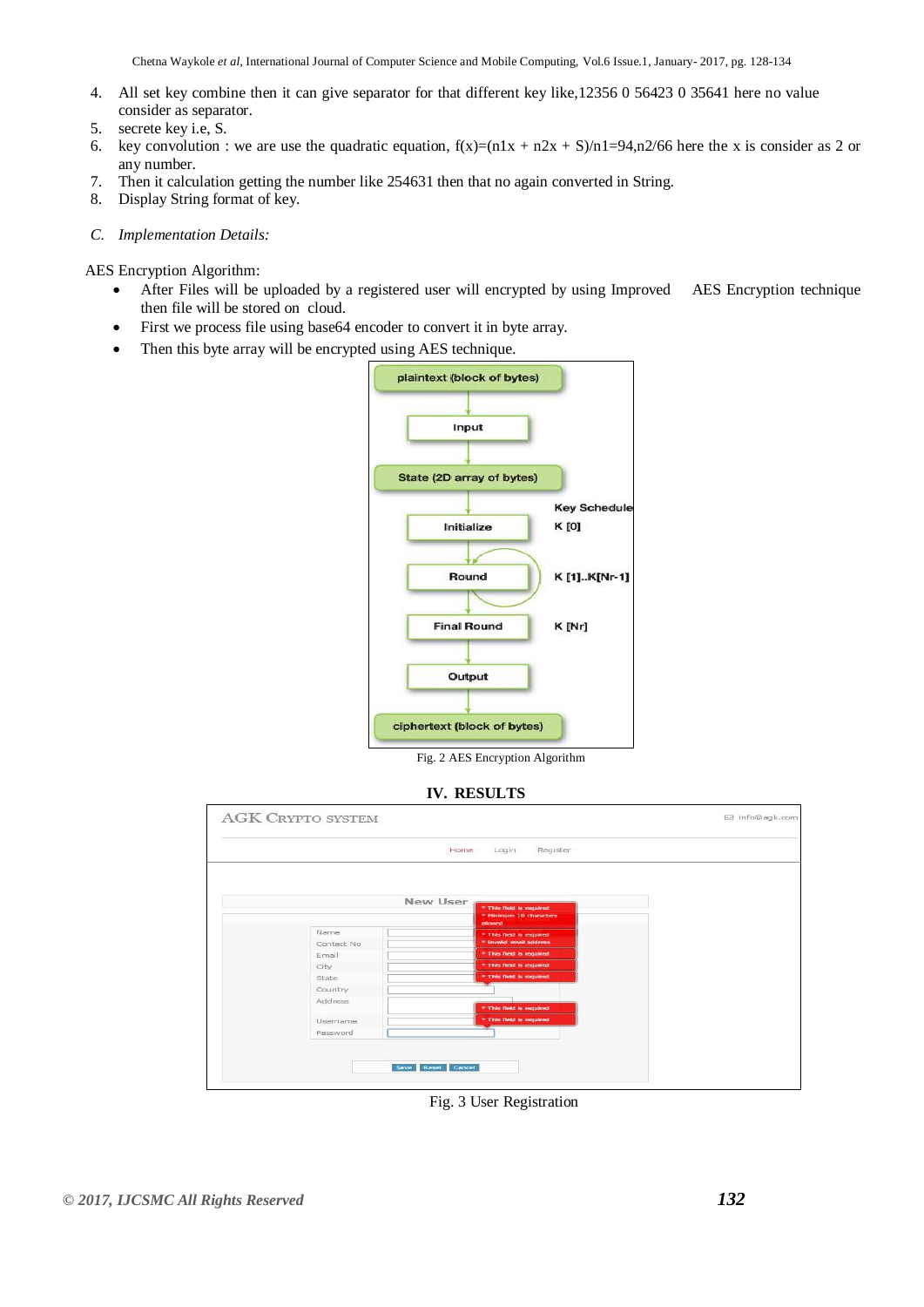| Register<br>Home<br>Login<br>$Log ln$ $\rightarrow$<br>User Name :<br>aaa<br>Password:<br><br>Login   Reset<br>New User<br>Fig. 4 Login Screen<br><b>AGK CRYPTO SYSTEM</b><br><b>⊠</b> info@agk.com<br>Home<br>Logout<br>AGGREGATE KEY CRYPTOSYSTEM, UPLOAD FILES !<br>WELCOME, AJAY<br><sup>3</sup> My Friends<br>Choose Files No file chosen<br>» Add Friends<br>Upload<br>> Sent Requests<br>> Received Requests |                             | <b>AGK CRYPTO SYSTEM</b> | □ info@agk.com |
|---------------------------------------------------------------------------------------------------------------------------------------------------------------------------------------------------------------------------------------------------------------------------------------------------------------------------------------------------------------------------------------------------------------------|-----------------------------|--------------------------|----------------|
|                                                                                                                                                                                                                                                                                                                                                                                                                     |                             |                          |                |
|                                                                                                                                                                                                                                                                                                                                                                                                                     |                             |                          |                |
|                                                                                                                                                                                                                                                                                                                                                                                                                     |                             |                          |                |
|                                                                                                                                                                                                                                                                                                                                                                                                                     |                             |                          |                |
|                                                                                                                                                                                                                                                                                                                                                                                                                     |                             |                          |                |
|                                                                                                                                                                                                                                                                                                                                                                                                                     |                             |                          |                |
|                                                                                                                                                                                                                                                                                                                                                                                                                     |                             |                          |                |
|                                                                                                                                                                                                                                                                                                                                                                                                                     |                             |                          |                |
|                                                                                                                                                                                                                                                                                                                                                                                                                     |                             |                          |                |
|                                                                                                                                                                                                                                                                                                                                                                                                                     |                             |                          |                |
|                                                                                                                                                                                                                                                                                                                                                                                                                     |                             |                          |                |
|                                                                                                                                                                                                                                                                                                                                                                                                                     |                             |                          |                |
|                                                                                                                                                                                                                                                                                                                                                                                                                     |                             |                          |                |
|                                                                                                                                                                                                                                                                                                                                                                                                                     |                             |                          |                |
|                                                                                                                                                                                                                                                                                                                                                                                                                     |                             |                          |                |
|                                                                                                                                                                                                                                                                                                                                                                                                                     |                             |                          |                |
|                                                                                                                                                                                                                                                                                                                                                                                                                     |                             |                          |                |
|                                                                                                                                                                                                                                                                                                                                                                                                                     |                             |                          |                |
|                                                                                                                                                                                                                                                                                                                                                                                                                     |                             |                          |                |
|                                                                                                                                                                                                                                                                                                                                                                                                                     |                             |                          |                |
|                                                                                                                                                                                                                                                                                                                                                                                                                     |                             |                          |                |
|                                                                                                                                                                                                                                                                                                                                                                                                                     | <sup>&gt;</sup> Upload Data |                          |                |

Fig. 5 Upload file

#### **V. CONCLUSIONS**

In this work we have reviewed three authentication techniques: Attribute based encryption (ABE), Identity Based Encryption (IBE) and Key Aggregate Cryptosystem (KAC). The major concern in ABE is collusion resistance but not compression of secret keys. Definitely, the ciphertext size is not constant. In IBE, random set of identities are not match with our design of key aggregation. Key Aggregate Cryptosystem protects users data privacy by compressing the secret key in public key cryptosystem which supports delegation of secret key for different cipher text classes. For future extension it is necessary to reserve enough cipher texts classes because in cloud cipher texts grows rapidly and the limitation is that bound of the number of maximum cipher text classes.

To share data exibly is vital thing in cloud computing. Users prefer to upload there data on cloud and among di erent users. Outsourcing of data to server may lead to leak the private data of user to everyone. Encryption is a one solution which provides to share selected data with desired candidate. Sharing of decryption keys in secure way plays important role. Public-key cryptosystems provides delegation of secret keys for different ciphertext classes in cloud storage

## **REFERENCES**

- [1] F. C. Chang and H. C. Huang, \Key-Aggregate Cryptosystem for Scalable Data Shar-ing in Cloud Storage," Inf. Sci., vol. 192, no. 1, pp. 3949, Jun. 2012.
- [2] S. S. M. Chow, Y. J. He, L. C. K. Hui, and S.-M. Yiu, \SPICE Simple Privacy-Preserving Identity-Management for Cloud Environment," in Applied Cryptography and Network Security .,ACNS 2012, ser. LNCS, vol. 7341. Springer, 2012, pp. 526543. pp. 173184, 2011.
- [3] L. Hardesty, Secure computers arent so secure, \MIT press,"2009,http://www.physorg.com/news176107396.html.

> Access Cloud > Decrypt <sup>\*</sup> Graphical Analysis